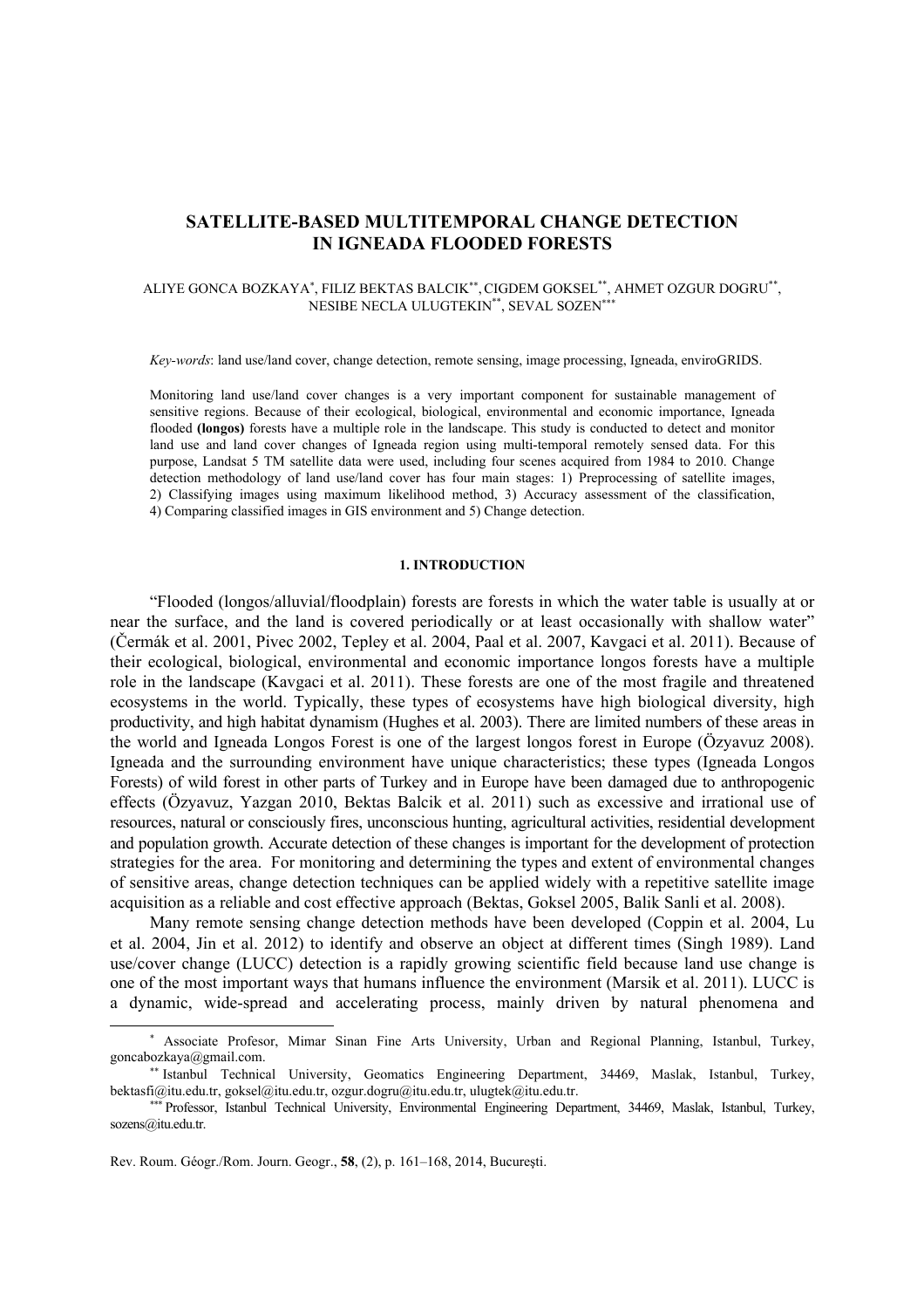anthropogenic activities, which in turn drive change that would impact the natural ecosystems (Serra et al. 2008). Hence, LUCC detection for spatial patterns is essential for a better understanding of landscape dynamics over a given period of time for sustainable management.

Human induced effects such as uncontrolled and unplanned development of urbanization, unconscious hunting and agricultural activities have become serious problems of Igneada. The main objective of this study is to assess and detect temporal land use/cover changes that have occurred between the years of 1984 and 2010 by using maximum likelihood supervised classification change detection method to protect natural life resources such as mixed forest areas, wetlands, flooded forests, sand dunes and flora and fauna of the region using multi temporal Landsat 5 TM data set.

## **2. STUDY AREA**

Igneada, located on the Black Sea coast 15 km from the Turkish-Bulgarian border, lies in an area that is approximately 5,757 ha between the northern latitudes  $41^{\circ}44^{\circ}43^{\circ}$  and  $41^{\circ}58^{\circ}27^{\circ}$  and the eastern longitudes 27°44'52" and 28°39'17" (Fig. 1). In the classification stage, for the 1984, 1990 and 2010 dated images, 653, 640, 638 and 670 training areas respectively were determined. Igneada Flooded Forest is one of the most important protected areas of Turkey. Longos forests with associated aquatic and coastal ecosystems include freshwater and saline lakes, coastal dunes, freshwater and low salinity marshes, and mixed forests of deciduous tall trees (Özhatay et al. 2003). Igneada Longos Forest and its surrounding environment are very valuable and recognized both for its protection of regional biodiversity and for contributions to scientific research (Kavgaci 2007, URL 1). Igneada was classified by Conservation International as one of the world's top 25 biodiversity hotspots, and named by the World Wildlife Fund (WWF) as one of its Global 200 ecoregions (Bozkaya 2013).



Fig. 1 – Study area in Igneada, Turkey.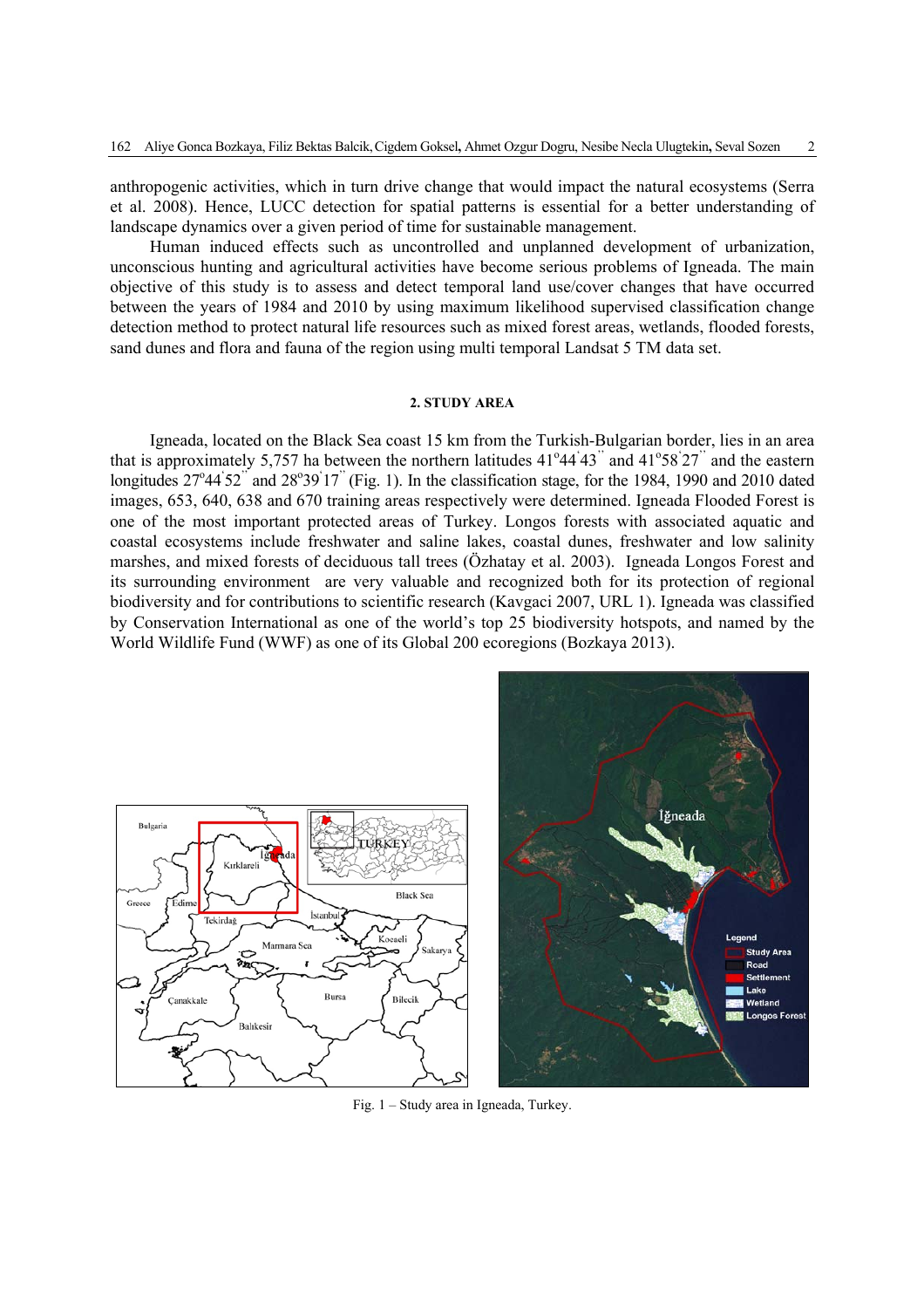The area hosts different kinds of ecosystems and a wide range of biodiversity; some parts of it have previously been protected as Nature Protection Park, Natural Site, and Wildlife Protection Area. The Igneada Longos Forest is confirmed as a very important plant richness center, and was already designated as National Park in 2007 (URL 2). These areas are home to several rare and endemic plant species and are sensitive to human use. Despite its ecological sensitivity and importance, Igneada has been under serious threats, as was the project of supplying drinking water to Istanbul using upstream water sources. Upstream forests and water resources are critical to maintain the delicate balance of the alluvial forest and wetland ecosystem of Igneada.

#### **3. DATA**

Landsat 5 TM images used in the study were acquired on September  $7<sup>th</sup>$  1984, August  $7<sup>th</sup>$  1990, August  $18<sup>th</sup>$  2000, and September  $15<sup>th</sup>$  2010 to examine land use/land cover changes in Igneada. Landsat 5 TM sensor acquires data in 7 spectral bands that cover a wavelength range from 450 nm– 2350 nm with a spatial resolution of 30 m. In addition, topographic maps at the scale of 1: 25 000 and field collected hand hold GPS data, 2003 dated IKONOS images and 2009 dated Aster images were used for pre-processing and accuracy assessment of the derived thematic information.

### **4. METHODOLOGY**

Image pre-processing steps were conducted to eliminate atmospheric distortions, sensor problems and geometric distortions. The original digital numbers (DN) of Landsat 5 TM images were converted to exo-atmospheric reflectance based on the methods provided by Chander and Markham (2003) and the Landsat 7 Science Data Users Handbook (2006). The widely used Dark Object Subtraction (DOS) atmospheric correction method was used to minimize contamination effects of atmospheric particles (Chavez 1988, Liang 2004). After atmospheric correction, multi-temporal Landsat images were geometrically registered to the Universal Transverse Mercator (UTM) projection system (ellipsoid WGS 84, datum WGS 84, and zone 35) by using ground control points, primarily highway intersections, evenly distributed across the image. A first-order polynomial model was used for the rectification with nearest neighbour resampling method. The Root Mean Square (RMS) errors were less than 0.5 pixels (15 m) for each of the four images. Figure 2 gives the flowchart of the study to derive land use/land cover categories of 4 different years.

Classification is a process of grouping pixels that have similar spectral values to transfer data into information for determining earth resources (Balik Sanli et al. 2008). In this study, Maximum Likelihood supervised classification method was used to derive land use/cover categories. Supervised classification is a technique that is based on the statistics of training areas representing different ground objects selected subjectively by users on the basis of their own knowledge or experience (Liu, Mason 2009). In the classification stage, for the 1984, 1990, 2000 and 2010 dated images, 653, 640, 638 and 670 training areas were determined respectively. The nine spectrally separable, different land cover classes identified by Maximum Likelihood were: i) water surfaces, ii) forest areas, iii) flooded (longos) forest, iv) wetland / bulrush, v) plantation area, vi) agriculture / bare ground / grassland, vii) sand dunes, viii) artificial surfaces, and ix) cloud (Fig. 3). The statistical results of the classification are given in Fig. 4. The classified data were compared with ASTER and IKONOS images of the study area to determine the identity and informational value of the spectral classes.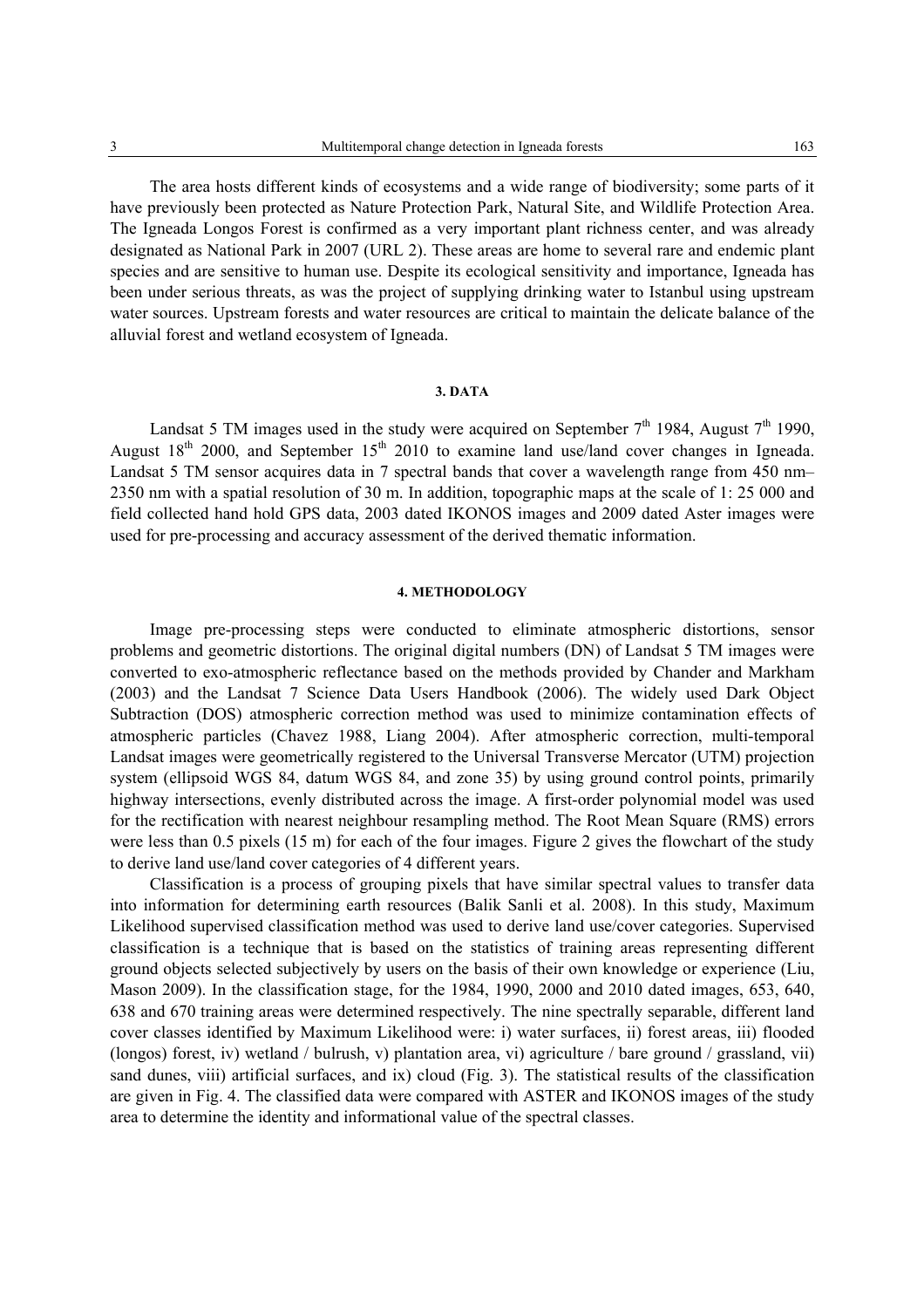Many methods for assessing the accuracy of classification have been assessment discussed and used in remote sensing (Foody 2002). Confusion or error matrix is the most widely mentioned and conducted method for accuracy assessment by using reference data, such as aerial photographs and field collected data. Different measures can be calculated from confusion matrix to examine classification accuracy, including errors of omission and commission, producer's and user's accuracies and the KAPPA coefficient (Foody 2002).



Fig. 2 – Flowchart of methodology.

Totally 1,216 random points were selected for nine classes to assess the accuracy of the four classified images. The overall accuracy and a KAPPA analysis were used to perform classification accuracy based on error matrix (Table 1). The results show that there is a mixed pixel problem between land cover categories such as flooded forest – forest, settlement – agriculture – bare ground – grassland and road in the study area. Because of the mixed pixel problems, the accuracy of the resultant images needs be improved. On-screen digitizing method was conducted in order to solve the mixed pixel problem and improve the accuracy rates. Digitized data combined with classification results lead to an overall accuracy of classified images for the years 1984, 1990, 2000 and 2010 of: 96.57%, 96.24%, 83.33%, and 90.74%, respectively.

Change detection was applied by comparing these base maps using **from-to** analysis. According to the change matrix, the rate of change in residential areas is the highest. A simultaneous analysis of multi-temporal data (i.e. an image-to-image comparison) was applied. The comparison was done between the years of 1984 and 2010. The results showed that major changes occurred on settlement and agricultural areas of the Igneada (Table 2).

The change statistics below gives an explanation on the question of where land use/cover changes are occurring (Table 2). Forest and flooded forest of the study region were changed to agriculture / bare ground, grassland as a result of economic development. As seen from the post classification change processing 1,158 ha areas changed from forest to plantation area, 1,206 ha area changed from forest to agriculture / bare ground, grassland, 278 ha area changed from flooded forest to agriculture / bare ground, grassland and 152 ha area changed from sand dune to agriculture / bare ground, grassland (Table 2).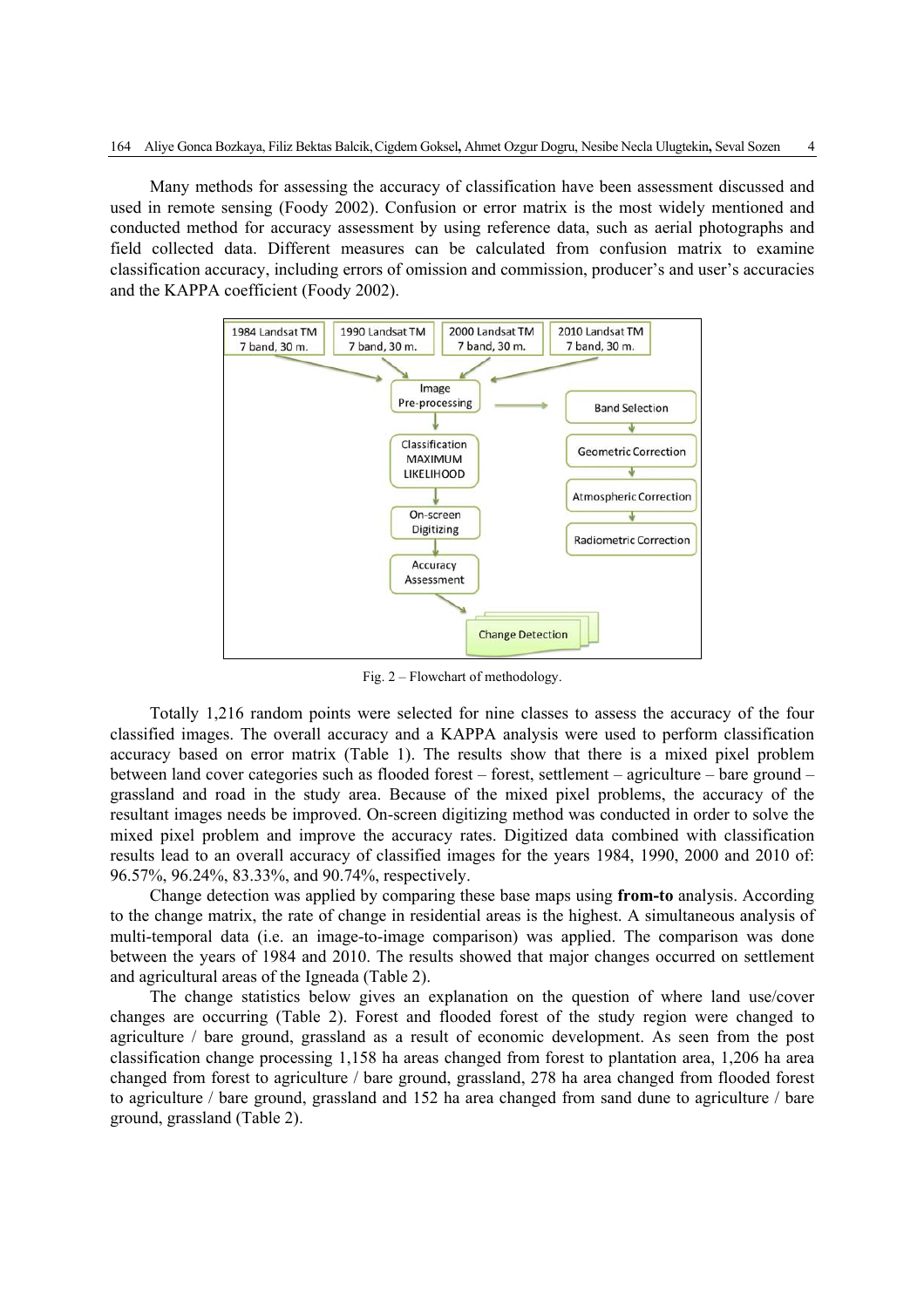

Fig. 3 – Results of the supervised classification using Maximum Likelihood method: a) 1984, b) 1990, c) 2000, d) 2010.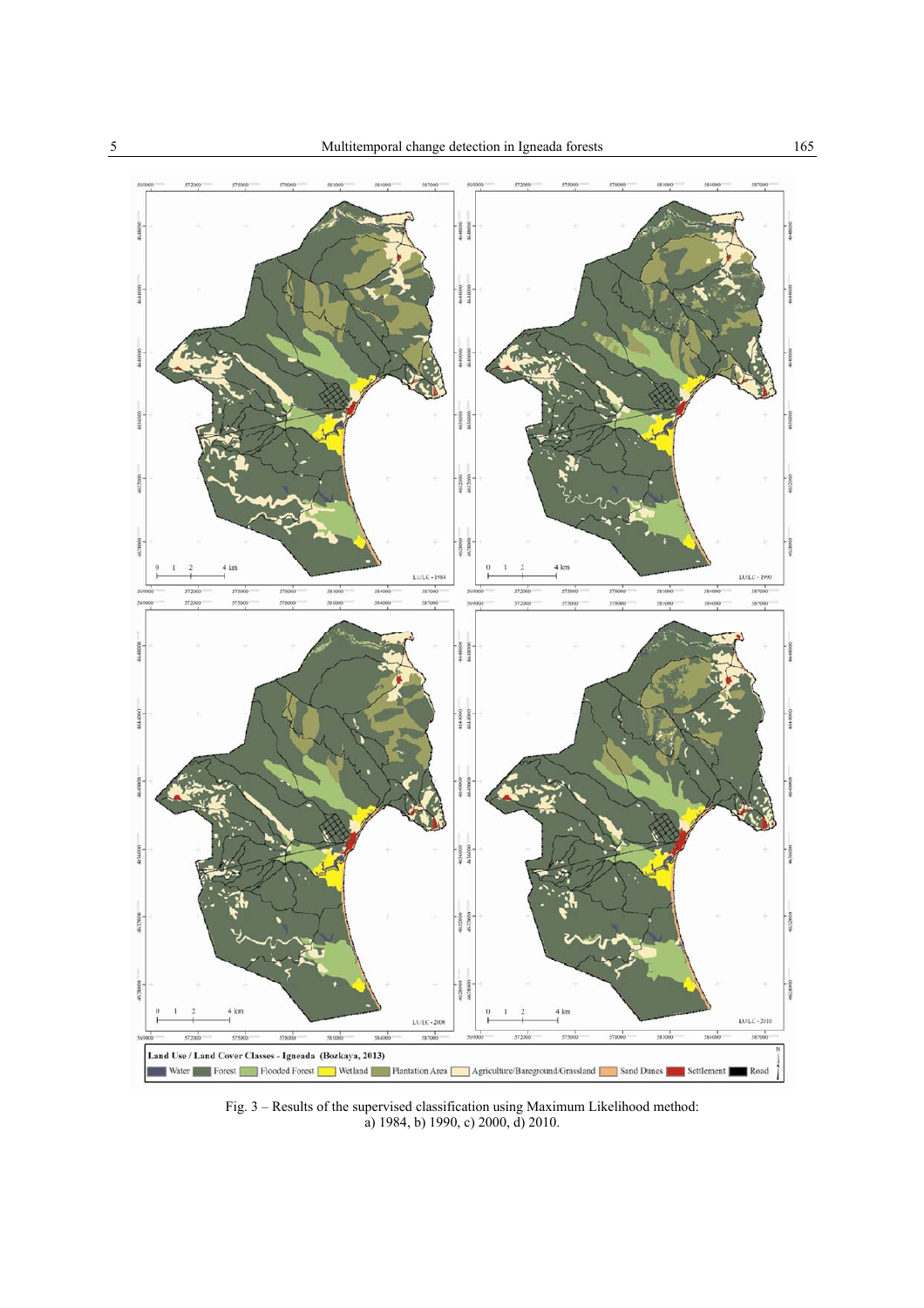

166 Aliye Gonca Bozkaya, Filiz Bektas Balcik, Cigdem Goksel, Ahmet Ozgur Dogru, Nesibe Necla Ulugtekin, Seval Sozen 6

Fig. 4 – Supervised classification results in hectare for the year 1984, 1990, 2000 and 2010.

|  |  | Assessment of the Classification Accuracy. |  |
|--|--|--------------------------------------------|--|
|--|--|--------------------------------------------|--|

| Year                            | 1984   | 1990   | 2000   | 2010     |
|---------------------------------|--------|--------|--------|----------|
| Overall classification accuracy | 96.57% | 96.24% | 83.33% | 90.74%   |
| Overall Kappa statistics        | 0.9614 | 0.9576 | 0.8126 | 0.895834 |

| Year      | 1984 (ha)               |                |                |                  |                |                  |       |                  |              |              |          |               |
|-----------|-------------------------|----------------|----------------|------------------|----------------|------------------|-------|------------------|--------------|--------------|----------|---------------|
| 2010 (ha) | LU/LC<br><b>Classes</b> | $\mathbf{1}$   | $\overline{c}$ | 3                | $\overline{4}$ | 5                | 6     | 7                | 8            | 9            | $\Sigma$ | $\frac{0}{0}$ |
|           | 1                       | 1,279          | 234            | 29               | 17             | 22               | 165   | 17               | 1            | 1            | 1,764    | 23            |
|           | $\overline{2}$          | 60             | 9,123          | 401              | 27             | 1,158            | 1,206 | $\overline{0}$   | $\mathbf{0}$ | 5            | 11,979   | $-7$          |
|           | $\overline{3}$          | 15             | 1,126          | 929              | 11             | 39               | 278   | $\boldsymbol{0}$ | $\mathbf{0}$ | 1            | 2,399    | 63            |
|           | $\overline{4}$          | 21             | 128            | 8                | 325            | 107              | 183   | 4                | $\mathbf{I}$ | 1            | 778      | 79            |
|           | 5                       | 11             | 1,981          | 38               | 27             | 954              | 719   | $\overline{0}$   | $\mathbf{0}$ | 10           | 3,742    | 53            |
|           | 6                       | 31             | 229            | 66               | 19             | 146              | 1,663 | $\tau$           | 5            | 7            | 2,174    | $-50$         |
|           | $\tau$                  | 12             | 21             | 1                | 7              | 24               | 77    | 152              | 3            | 4            | 302      | 60            |
|           | 8                       | $\overline{0}$ |                | $\boldsymbol{0}$ |                | $\boldsymbol{0}$ | 71    | 9                | 59           | $\mathbf{0}$ | 142      | 104           |
|           | 9                       | $\overline{0}$ | $\mathbf{0}$   | $\theta$         | $\mathbf{0}$   | $\mathbf{0}$     |       | $\overline{0}$   | $\mathbf{0}$ | 709          | 711      | $-4$          |
|           | Σ                       | 1,430          | 12,843         | 1,472            | 435            | 2,452            | 4,363 | 189              | 70           | 738          | 23,991   |               |

## *Table 2*

Area of nine major land covers on the Igneada, from-to changes for the year 1984 and 2010

LU: Land use, LC: Land cover, 1: Water, 2: Forest, 3: Flooded (Longos) Forest, 4: Wetland, 5: Plantation Area, 6: Agriculture / Bare ground, Grassland, 7: Sand Dunes, 8: Settlement, 9: Road.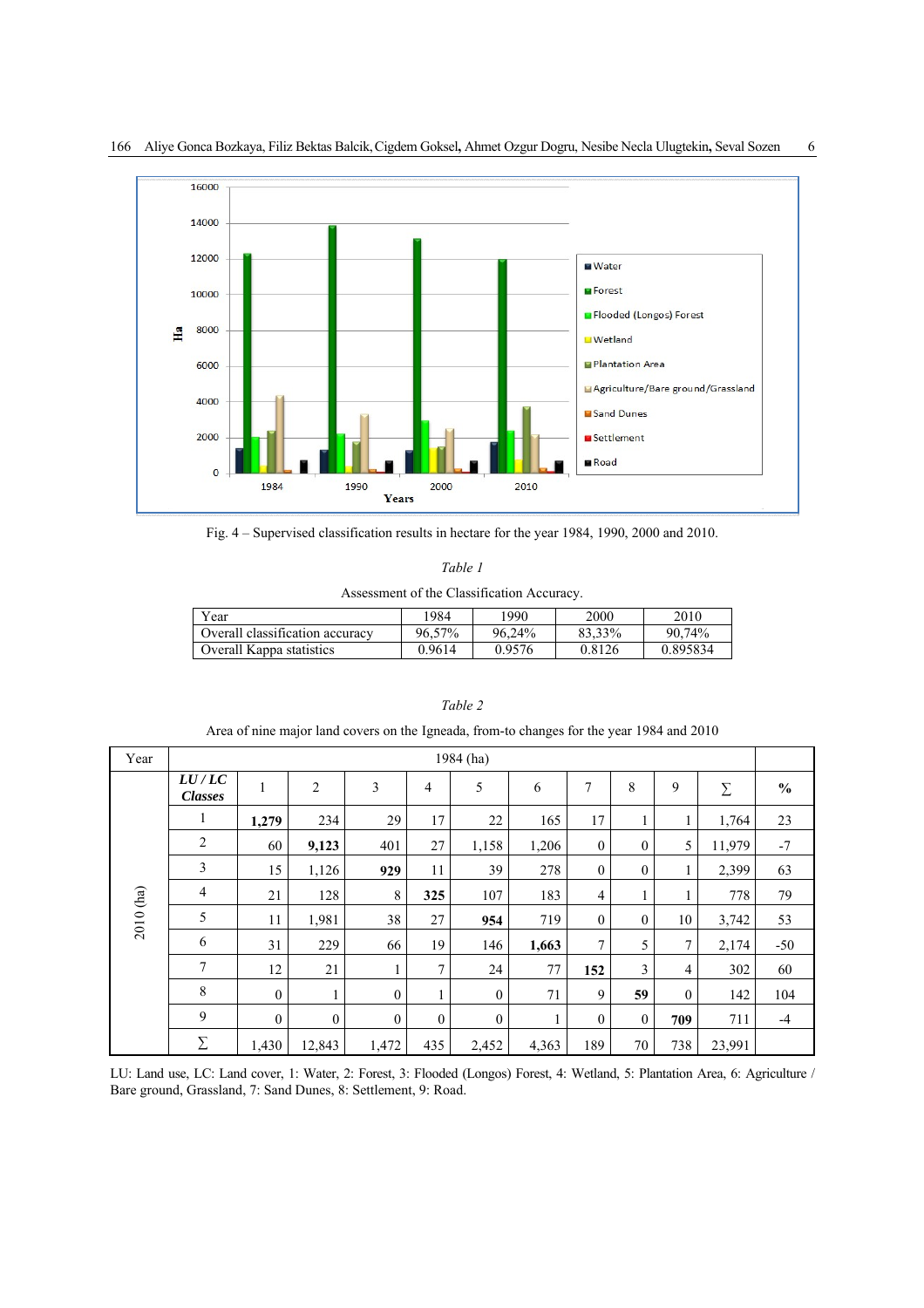#### **5. RESULTS AND CONCLUSION**

The results showed that Landsat 5 TM images could be used to produce land use/cover maps and statistics. General pattern and trajectories of land use and land cover in the Igneada area were evaluated through the years 1984, 1990, 2000 and 2010.

Land use/cover maps were produced with an overall accuracy of over 83.30% by using Maximum Likelihood supervised classification method. The magnitude of change was calculated and "from–to" change information derived from classified images. The results showed that major damage occurred on bare ground/grassland/agriculture areas of the selected region. The area was 2,532 ha in 1984 and 1,584 ha in 2010. The area of flooded forest was 497 ha in 1984 and 1,589 ha in 2010 because of new plantations in the region. Mixed forest and flooded forest categories converted to bare land and plantation area. The result shows that approximately 7% decreased over the 26-year period. These results and analyses can be used for sustainable natural resource management. To keep sustainable management under control, this kind of monitoring should be done in certain periods. As a result of the land use/cover change and human activities, environmental degradation affected especially the forest areas between 1984 and 2010. Therefore, in order for the Igneada region to keep the sustainability of natural life resources, effective management strategies should be followed. Especially human activities should be planned carefully.

#### **Acknowledgements**

The authors would like to acknowledge the European Commission ''Seventh Framework Program'' that funded the enviroGRIDS project (Grant Agreement no. 227640).

#### **REFERENCES**

- Balik Sanli, F., Bektas Balcik, F., Goksel, C. (2008), *Defining temporal spatial patterns of mega city Istanbul to see the impacts of increasing population*, Environmental Monitoring Assessment, **146**, pp. 267–275.
- Bektas, F, Goksel, C. (2005), *Remote sensing and GIS integration for land cover analysis, a case study: Bozcaada Island,*  Water Science and Technology, **51**, *11*, pp. 239–244.
- Bektaş Balçık, F., Göksel, Ç., Bozkaya, G., Doğru, A.Ö., Uluğtekin, N., Sözen, S. (2011), *Ecosystem Monitoring Using Digital Change Detection Method: Example of İgneada Mangrove Forest*, OpenWater Symposium, Delft, The Netherlands.
- Bozkaya, A G. (2013), *İğneada Koruma Alanının Uzaktan Algılama ve Coğrafi Bilgi Sistemleri ile Zamansal Değerlendirilmesi ve Geleceğe Yönelik Modellenmesi (Temporal Assessment of İgneada Conservation Area with Remote Sensing and Geographic Information Systems and Modeling the Future)*, MSc Thesis, İTÜ, Fen Bilimleri Enstitüsü, Istanbul, 161 p.
- Čermák, J., Kučera, J., Prax, A., Bednářová, ,F. T., Nadyezhdin, V. (2001), *Long-term course of transpiration in a floodplain forest in southern Moravia associated with changes of underground water table*, Ekológia, **20**, pp. 92–115.
- Chander, G., Markham, B, L. (2003), *Revised Landsat-5 TM radiometric calibration procedures, and post-calibration dynamic ranges*, IEEE Transactions on Geoscience and Remote Sensing, **41**, pp. 2674−2677.
- Chavez, P. S. Jr. (1988), *An improved dark-object subtraction technique for atmospheric scattering correction of multispectral data*, Remote Sensing of Environment, **24**, pp. 459–479.
- Coppin, P., Jonckheere, I., Nackaerts, K., Muys, B., Lambin, E. (2004), *Digital change detection methods in ecosystem monitoring: A review,* International Journal of Remote Sensing, **25**, *9*, pp. 1565–1596.
- Foody, G M. (2002), *Status of land cover classification accuracy assessment.* Remote Sensing of Environment, **80**, pp. 185–201.
- Hughes, F., Richards, K., Girel, J., Moss, T., Muller, E., Nilsson, C., Rood, S. (2003), *The Flooded Forest: Guidance for Policy Makers and River Managers in Europe on the Restoration of Floodplain Forests.* Cambridge, U.K.: University of Cambridge, Department of Geography, The Flobar2 Project, 96 p.
- Jin, H., Li, P., Cheng, T., Song, B. (2012), *Land Cover Classification Using CHRIS /PROBA Images and Multi-Temporal Texture*, International Journal of Remote Sensing, **33**:*1*, pp. 101–119.
- Kavgaci, A. (2007), *Demirköy-İğneada longoz ormanlari ve çevresinin bitki toplumlari ve kuruluş özellikleri*, PhD thesis, İÜ. Fen Bilimleri Enstitüsü, Istanbul, 215 p. (Published in Turkish).
- Kavgaci, A., Čarni, A., Tecimen, H., Özalp, G. (2011), *Diversity of floodplain forests in the Igneada region (NW Thrace Turkey),* Hacquetia, **10** (*1*), pp. 73–93.